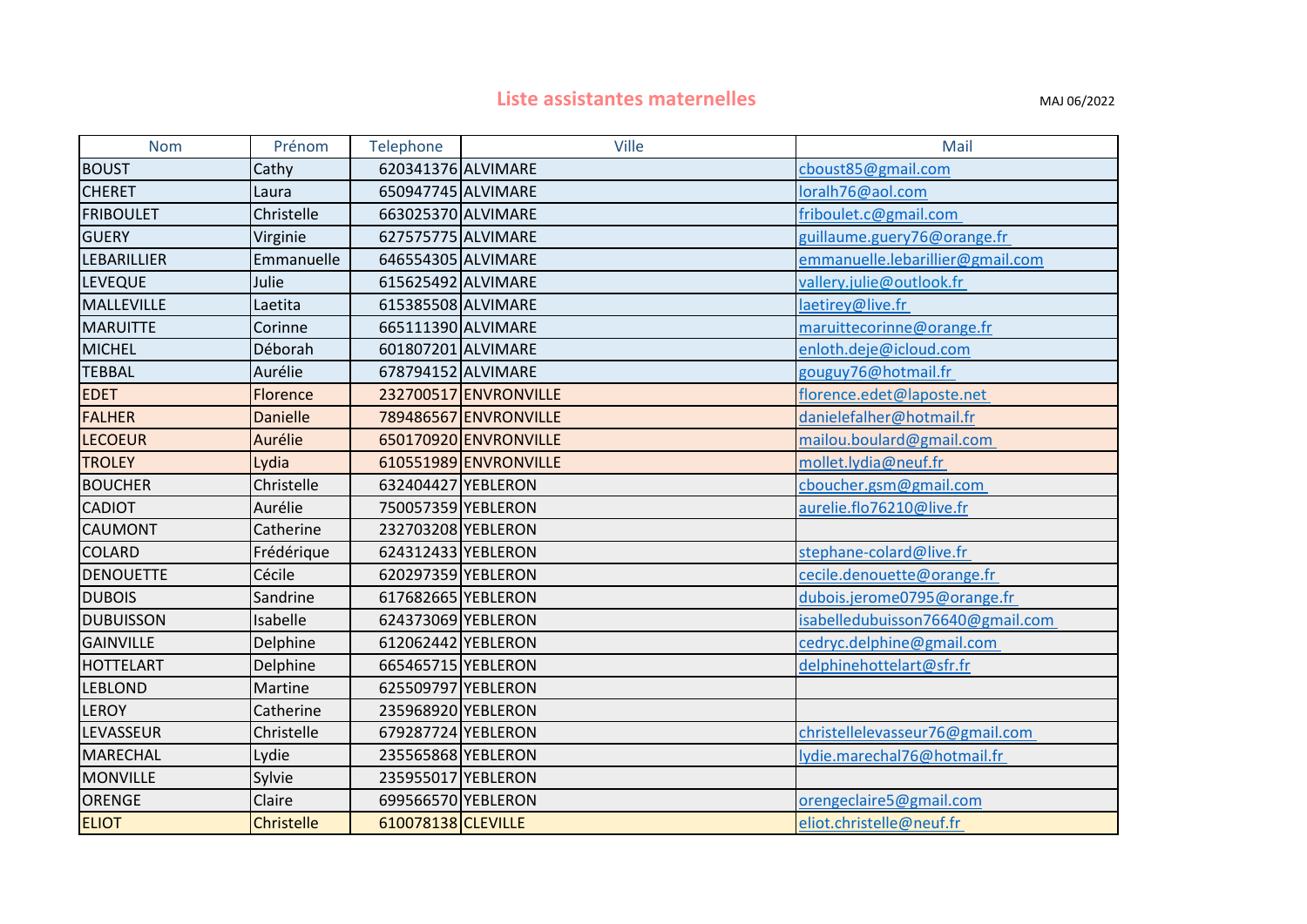| <b>LADIRAY</b>     | Josette         |                   | <b>CLEVILLE</b>                             |                                 |
|--------------------|-----------------|-------------------|---------------------------------------------|---------------------------------|
| <b>HIS</b>         | Sophie          |                   | <b>CLIPONVILLE</b>                          |                                 |
| <b>FOLLIN</b>      | Christine       | 235951496 FOUCART |                                             | famillyfollin@free.fr           |
| <b>GOBBE</b>       | Heloïse         | 626833410 FOUCART |                                             |                                 |
| <b>LECOEUR</b>     | Laëtita         | 232701561 FOUCART |                                             | laetitia.lecoeur76640@orange.fr |
| <b>LETHUILLIER</b> | Dina            | 632914186 FOUCART |                                             | dinaannia@yahoo.fr              |
| <b>ANDRE</b>       | Hélène          |                   | 618461615 HATTENVILLE                       |                                 |
| <b>CAILLOT</b>     | Elisabeth       |                   | 642828719 HATTENVILLE                       |                                 |
| <b>DEMEYER</b>     | Sarah           |                   | 277286911 HATTENVILLE                       | maja 76@hotmail.fr              |
| <b>DUSEAUX</b>     | Yamina          |                   | 618310269 HATTENVILLE                       |                                 |
| <b>JORANDON</b>    | Jessica         |                   | 623773177 HATTENVILLE                       | jessicajorandon00@gmail.com     |
| LE BAILLIF         | Sandie          |                   | 610231955 HATTENVILLE                       | franck.lebaillif@sfr.fr         |
| PAPLORAY           | Valérie         |                   | 618523919 HATTENVILLE                       | bassetludovic@sfr.fr            |
| <b>PARIS</b>       | Catarina        |                   | 650171376 HATTENVILLE                       | pascal.paris3@orange.fr         |
| <b>ROBINO</b>      | Vanessa         |                   | 689045423 HATTENVILLE                       | robinovanessa@orange.fr         |
| <b>TENIERE</b>     | Marylise        |                   | 613314100 HATTENVILLE                       | tenielaure@orange.fr            |
| <b>ANQUETIL</b>    | <b>Delphine</b> |                   | 679107645 FAUVILLE EN CAUX - TERRES DE CAUX | xavierdelphine@orange.fr        |
| <b>AUTHOUART</b>   | Gaëlle          |                   | 650520560 FAUVILLE EN CAUX - TERRES DE CAUX | gaelle.authouart@hotmail.fr     |
| <b>BALLUE</b>      | Sandrine        |                   | 662791634 FAUVILLE EN CAUX - TERRES DE CAUX | ballue.sandrine@outlook.fr      |
| <b>BENOITS</b>     | Charlène        |                   | 609381500 FAUVILLE EN CAUX - TERRES DE CAUX | charlenebenoits76@gmail.com     |
| <b>BIENVENU</b>    | Elodie          |                   | 685097995 FAUVILLE EN CAUX - TERRES DE CAUX | bienvenu.elodie1@orange.fr      |
| <b>BOBEE</b>       | <b>Delphine</b> |                   | 685747048 FAUVILLE EN CAUX - TERRES DE CAUX | christian.bobee@orange.fr       |
| <b>BRUMENT</b>     | Ingrid          |                   | 616945349 FAUVILLE EN CAUX - TERRES DE CAUX | jordane.d@hotmail.fr            |
| <b>CAMUS</b>       | <b>Adelina</b>  |                   | 673950031 FAUVILLE EN CAUX - TERRES DE CAUX | adelinapub@orange.fr            |
| <b>DELALANDRE</b>  | <b>Isabelle</b> |                   | 614251181 FAUVILLE EN CAUX - TERRES DE CAUX |                                 |
| <b>DELAMARE</b>    | <b>Marion</b>   |                   | 688548251 FAUVILLE EN CAUX - TERRES DE CAUX | marion.dlm201015@gmail.com      |
| <b>DELAPIERRE</b>  | Sophie          |                   | 777385103 FAUVILLE EN CAUX - TERRES DE CAUX | gerardelapierre@hotmail.fr      |
| <b>DELAUNAY</b>    | <b>Marie</b>    |                   | 610204073 FAUVILLE EN CAUX - TERRES DE CAUX |                                 |
| <b>DEMEYER</b>     | Ludivine        |                   | 778022350 FAUVILLE EN CAUX - TERRES DE CAUX | jama-76@hotmail.fr              |
| <b>DUVAL</b>       | Marie-Laure     |                   | 659515390 FAUVILLE EN CAUX - TERRES DE CAUX | hervemarielaure76@gmail.com     |
| <b>FOUCHER</b>     | Laëtitia        |                   | 686412466 FAUVILLE EN CAUX - TERRES DE CAUX | I-foucher@hotmail.fr            |
| <b>GRAVE</b>       | Caroline        |                   | 665747825 FAUVILLE EN CAUX - TERRES DE CAUX |                                 |
| <b>HEBERT</b>      | Véronique       |                   | 627727464 FAUVILLE EN CAUX - TERRES DE CAUX | vero.hebert76@gmail.com         |